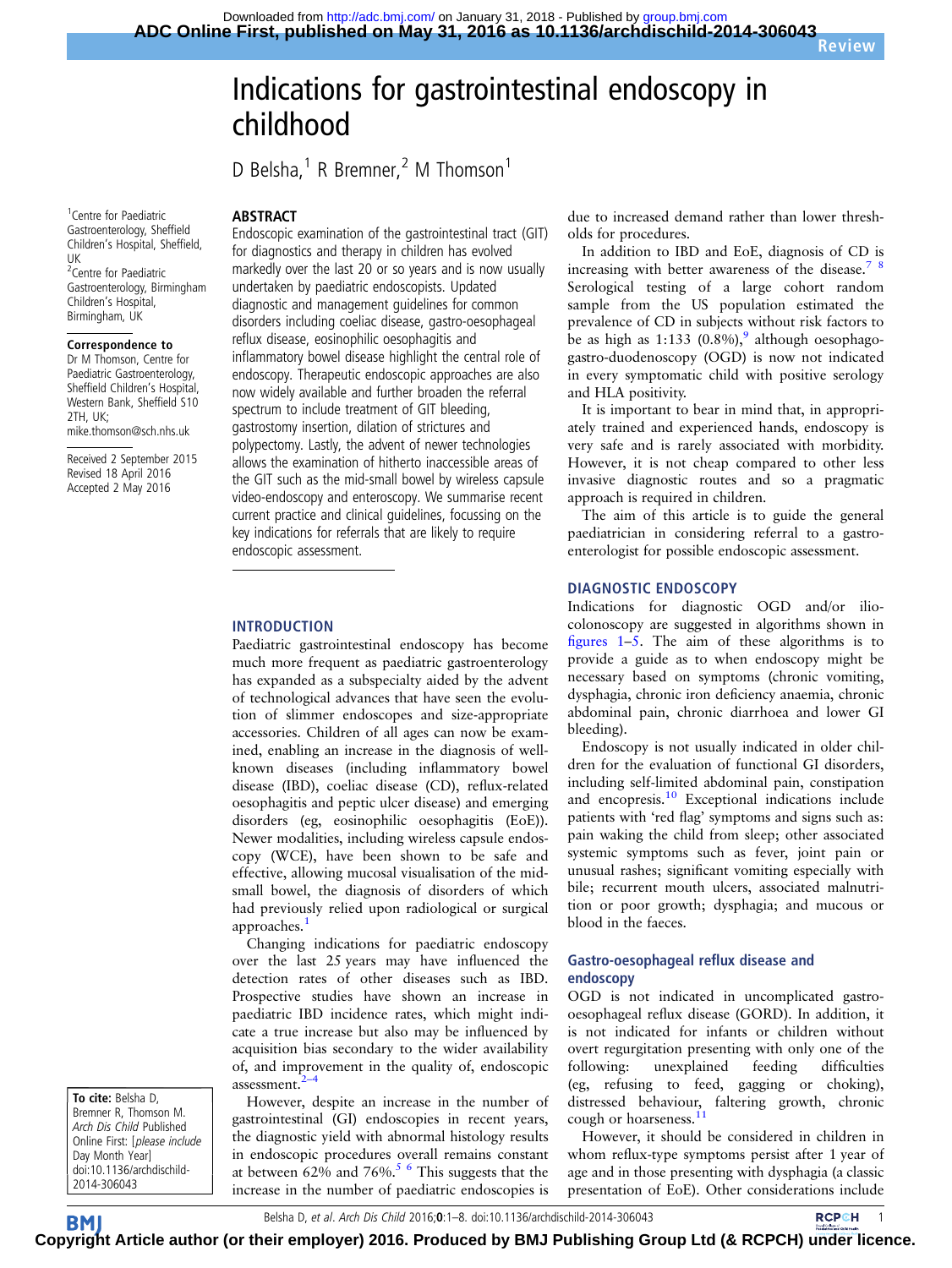<span id="page-1-0"></span>

Figure 1 Suggested diagnostic algorithm in chronic vomiting. \*Usually combined with raised inflammatory markers (erythrocyte sedimentation rate (ESR), C-reactive protein (CRP)), anaemia, low albumin, thrombocytosis and raised faecal calprotectin. GI, gastrointestinal; GORD, gastro-oesophageal reflux disease; OGD, oesophago-gastro-duodenoscopy; PPI, proton pump inhibitor.

reflux-type symptoms and refractory iron deficiency anaemia, and other complication factors such as faltering growth.

#### Helicobacter pylori and OGD

It is recommended that the initial diagnosis of Helicobacter pylori (HP) infection is based on OGD with positive histopathology/positive rapid urease test and/or a positive culture. The primary goal of testing is to diagnose the cause of clinical symp $t$ <sub>toms</sub><sup>[12](#page-7-0)</sup> (fi[gure 6\)](#page-5-0). The 'test and treat' strategy (detection of HP infection by a non-invasive test followed by treatment in the

case of a positive test) remains controversial in paediatrics. In practice, many practitioners adopt this strategy which is predicated on factors such as the cost and availability of endoscopy and also because potential pathologies associated with HP and which may be causing the symptoms can be treated noninvasively; the issue of antibiotic use and in particular the emerging resistance of HP to standard eradication regimes is also a consideration here. However, it is important to make it clear to the parent that the test may or may not be relevant and upper GI endoscopy might be the only way forward. There is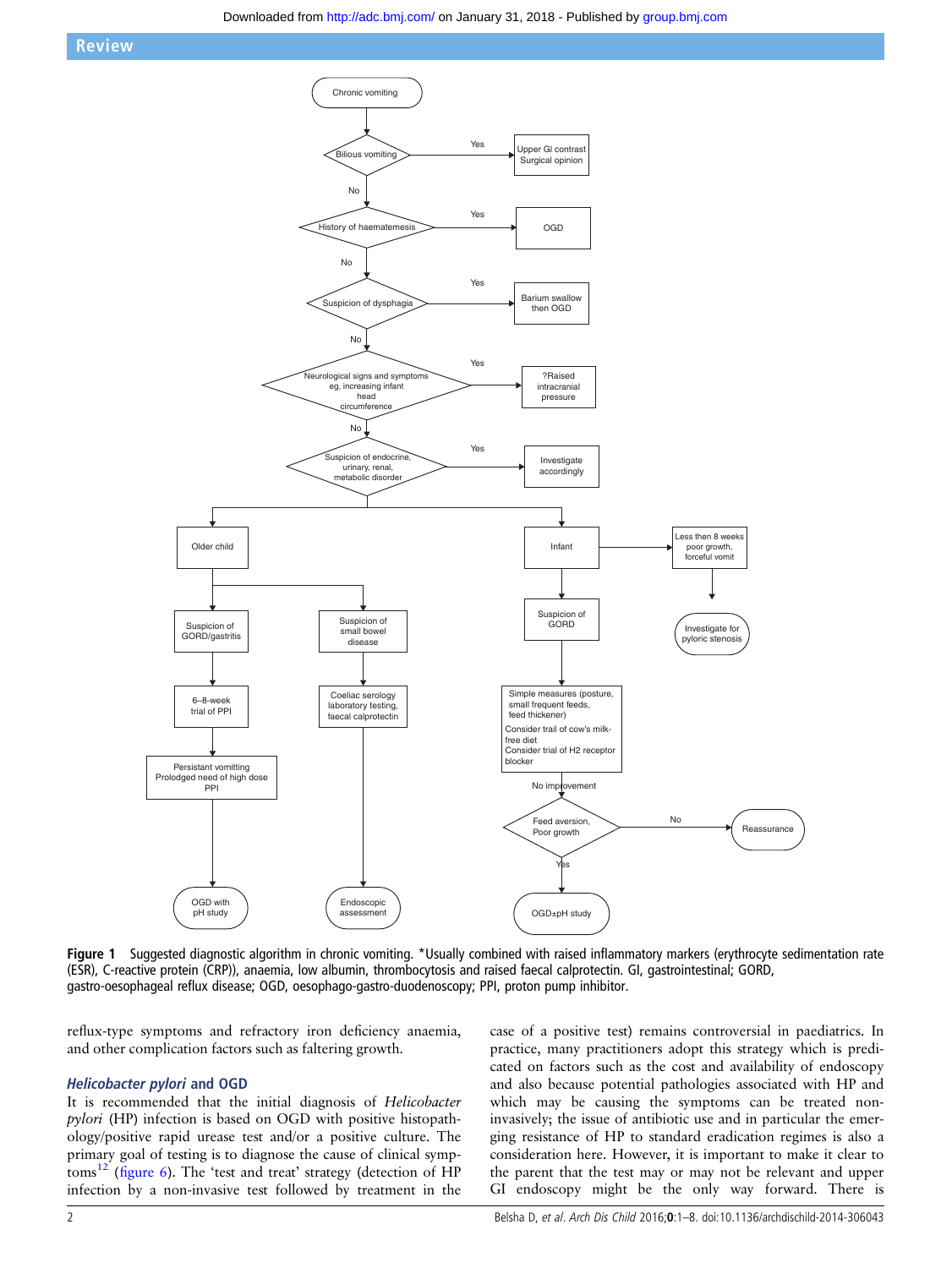<span id="page-2-0"></span>

Figure 2 Suggested diagnostic algorithm in chronic abdominal pain. \*Usually combined with raised inflammatory markers (erythrocyte sedimentation rate (ESR), C-reactive protein (CRP)), anaemia, low albumin, thrombocytosis and raised faecal calprotectin. GI, gastrointestinal; IC, ileo-colonoscopy; IBS, irritable bowel syndrome; OGD, oesophago-gastro-duodenoscopy.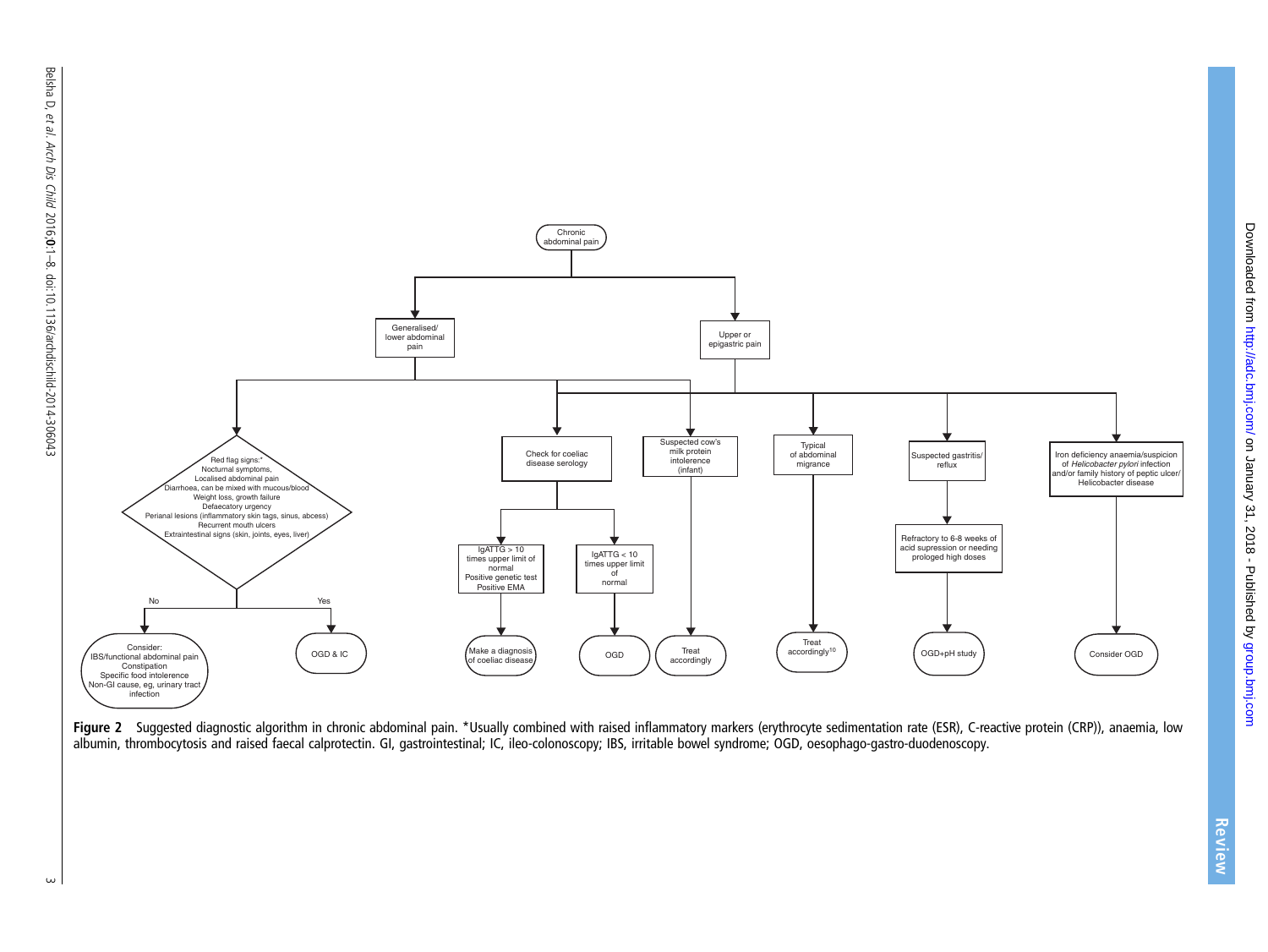

Figure 3 Suggested diagnostic algorithm in chronic diarrhoea. CF, cystic fibrosis; CMPI, cow'<sup>s</sup> milk protein intolerance; IBS, irritable bowel syndrome.

 $\overline{4}$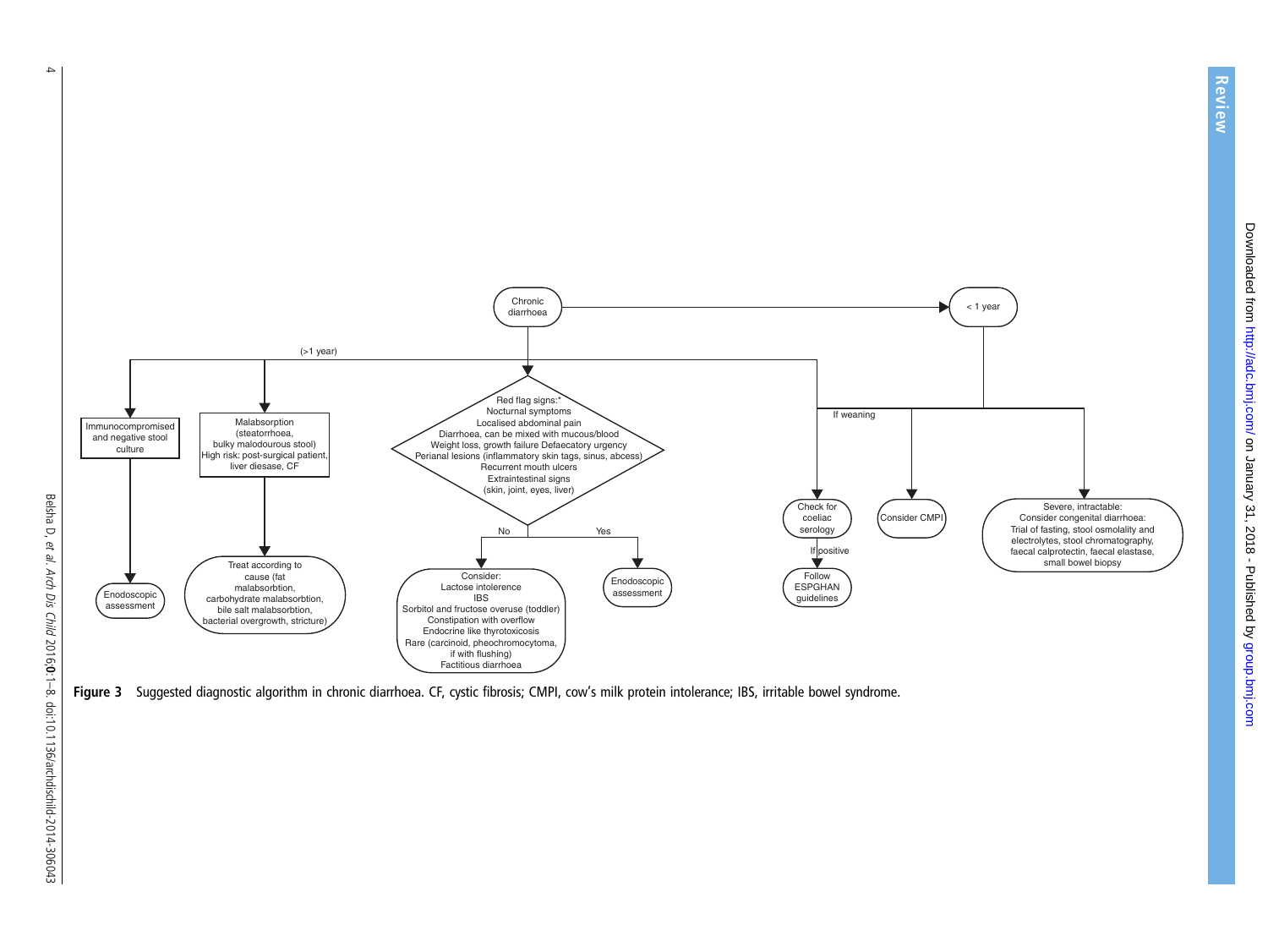<span id="page-4-0"></span>

Figure 4 Suggested diagnostic algorithm in lower gastrointestinal bleeding. DBE, double balloon enteroscopy; IBD, inflammatory bowel disease; IC, ileo-colonoscopy; OGD, oesophago-gastro-duodenoscopy; WCE, wireless capsule endoscopy.



Figure 5 Suggested initial algorithm in managing acute upper gastrointestinal bleeding.

inadequate evidence supporting a causal relationship between HP gastritis and abdominal symptoms in the absence of ulcer disease.[13 14](#page-7-0) Therefore, eradication of the organism in the absence of ulcers may not result in improvement of symptoms. Eradication of HP after 6–8 weeks subsequent to the eradication regime should be confirmed by non-invasive methods.<sup>[12](#page-7-0)</sup>

#### Coeliac disease and OGD

According to the recent BSPGHAN and ESPGHAN guidelines, most symptomatic patients with positive tissue transglutaminase (tTG) findings should have endoscopic assessment. However, a diagnosis of CD can be made in symptomatic patients with tTG levels more than 10 times the upper limit of normal without endoscopic assessment, providing that genetic testing (HLA  $DQ2/DQ8$ ) and anti-endomysial antibodies are positive.

Endoscopic assessment in asymptomatic patients with a risk of developing CD is indicated if their tTG is >3 times the upper limit of normal with positive HLA DQ2/DQ8 genetic testing, or if tTG is positive but <3 times the upper limit of normal with positive anti-endomysial antibodies and positive HLA DQ2/DQ8 genetic testing. The expertise of the local genetics laboratory in interpreting coeliac genetics should be considered. A genotyping result that has resolved all common and well-documented HLA alleles ((HLA-DQ2.5, -DQ2.5/8, -DQ8, -DQ2.2 and -DQA1\*05) is preferred.<sup>[15](#page-7-0)-17</sup> However, it should be remembered that HLA DQ2/DQ8 risk-associated haplotypes are common and carried by 20–30% of the general population. CD is very unlikely  $(1\%)$  if these risk alleles are absent.<sup>[17](#page-7-0)</sup> Recently HLA-DQ2.2 has been used to further improve the true negative value of this test. Discussion with a gastroenterologist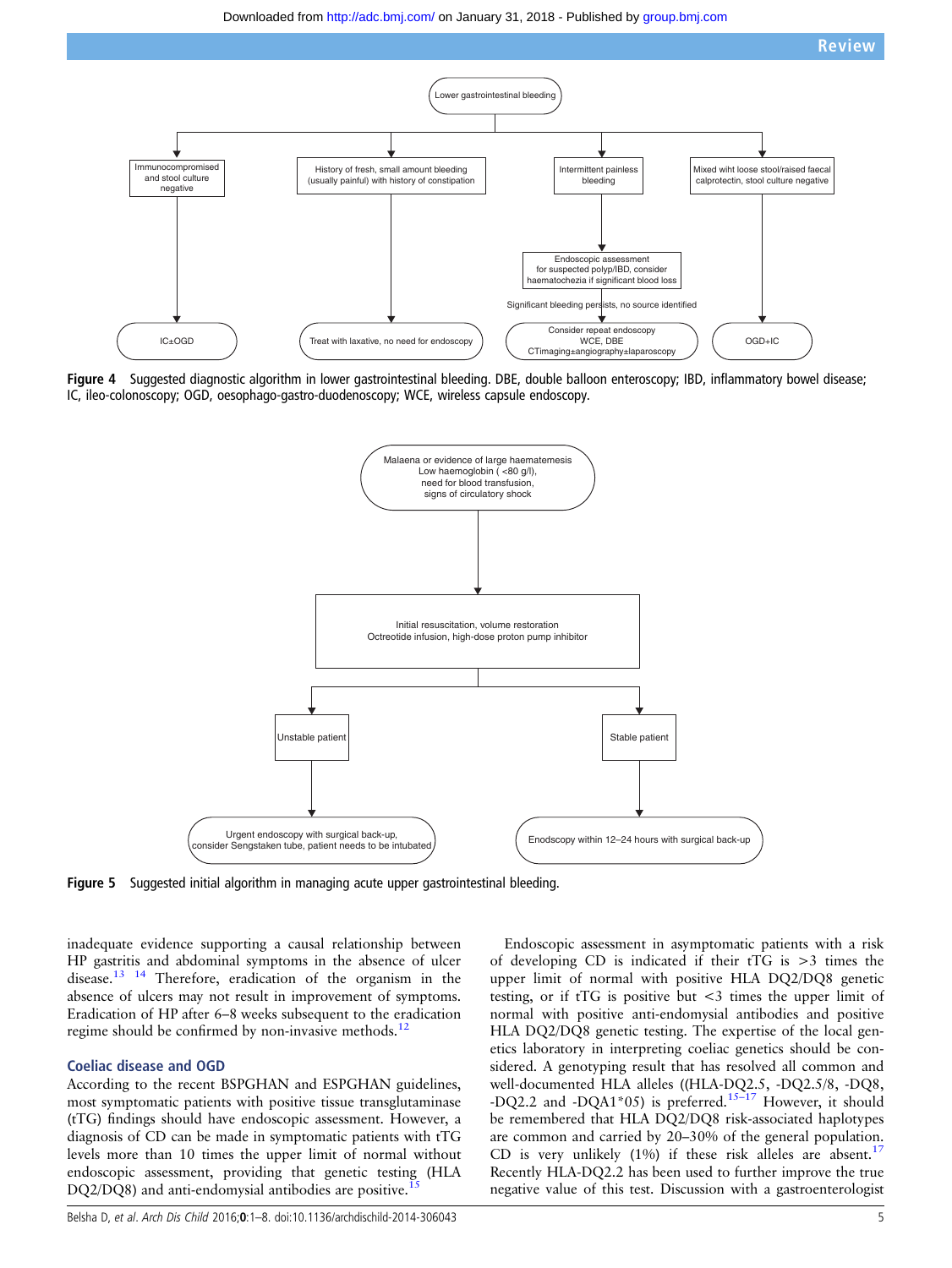<span id="page-5-0"></span>

Figure 6 Large pre-pyloric ulcer associated with *Helicobacter pylori* in a 5-year-old child.

or paediatrician with a special interest in gastroenterology is recommended before making the diagnosis.

#### Eosinophilic oesophagitis

EoE is an emerging chronic disease with an estimated prevalence similar to that of other GI diseases such as Crohn's disease.<sup>[18](#page-7-0)</sup> Usually, EoE is suspected if symptoms caused by oesophageal dysfunction and/or fibrosis are present. Infants and toddlers often present with feeding difficulties, while school-aged children and adolescents are more likely to have dysphagia/odynophagia/reflux-type pain. EoE in children is most often present in association with other manifestations of atopic diathesis.[19](#page-7-0) The diagnosis of EoE is confirmed if oesophageal biopsy shows at least 15 eosinophils per high-power field  $(x40)$ as a peak value in one or more of at least four specimens obtained randomly from the oesophagus.<sup>[20](#page-7-0)</sup> The disease is isolated to the oesophagus, and other causes of oesophageal eosinophilia should be excluded, specifically proton-pump inhibitor (PPI)-responsive oesophageal eosinophilia. The disease is responsive to the elimination of specific dietary antigens, topical corticosteroids, or both.<sup>[21](#page-7-0)</sup>

# UPPER GASTROINTESTINAL BLEEDING

Upper gastrointestinal bleeding, including variceal and nonvariceal bleeding, occurs in 1 or 2 per 10 000 children per year; hopefully this will be further clarified by an nationwide survey in the UK.<sup>[22](#page-7-0)</sup> Urgent endoscopy (within 12 hours of presentation) is recommended for patients presenting with significant haematemesis and/or melaena with a significant drop in haemoglobin (Hb). If signs of hypovolaemia including hypotension, tachycardia and shock occur, then emergent (as soon as possible) OGD is necessary. [Figure 5](#page-4-0) shows the initial management algorithm for upper gastrointestinal bleeding.

#### FOREIGN BODY INGESTION

Ingested foreign bodies which have passed through the oesophagus, will pass through the GIT in most cases. However, sharp or toxic foreign bodies lodged in the oesophagus have to be removed as an emergency within 2 hours of ingestion even if the patient has not been appropriately fasted.<sup>23-25</sup> Regardless of the properties of the ingested object, OGD is indicated if passing is delayed and the foreign body remains in the stomach, although the timing of removal varies. Button batteries can lead to severe oesophageal damage and fistula formation within a very short time, and delayed complications can occur even days after removal, indicating the urgency of foreign body retrieval.<sup>[26](#page-7-0)</sup>

Hence, oesophageal button batteries have emerged as the most critical indication for emergent endoscopy in children. Immediate retrieval is also indicated after ingestion of multiple magnets as they may cause intestinal obstruction and perforation. A sharp object in the oesophagus is a medical emergency because of the high risk of perforation and migration, and should be removed. If the patient exhibits signs of respiratory compromise, neck swelling, crepitus or peritonitis, surgical consultation is mandatory and the patient should be transferred to a facility with appropriate expertise.<sup>[23](#page-7-0)</sup>

# CAUSTIC INGESTION

Oesophageal stricture is a major complication of caustic ingestion. Endoscopy is a mandatory technique in children with suspected gastro-oesophageal caustic injuries and should be performed to prevent unnecessary hospitalisation and to plan future treatment. Clinical signs and symptoms are not predictors of oesophageal and gastric injury, and the absence of clinical findings such as oral cavity/lip injury does not rule out a severe oesophageal or gastric injury. Stricture formation should be diagnosed and treated early 10–14 days after caustic ingestion with an endoscopic dilation programme following radio-contrast-aided radiology.[27 28](#page-7-0)

Indications for therapeutic applications of OGD are listed in box 1.

#### Ileo-colonoscopy

The most common indications for ileo-colonoscopy (IC) include: suspected IBD; known IBD for disease re-assessment; per rectum bleeding which, when painless, may suggest a polyp

Box 1 Therapeutic indications for oesophago-gastroduodenoscopy

Percutaneous endoscopic gastrostomy (PEG) insertion Changing PEG tube to button/balloon gastrostomy Naso-jejunal (NJ) tube placement or gastro-jejunal (GJ) tube placement Foreign body removal Food bolus impaction removal Dilatation of oesophageal strictures±topical application of anti-fibrotic mitomycin C Oesophageal stent placement—usually reserved for the palliative situation Dilatation of achalasia Closure of oesophageal fistulae with tissue glue and endo-clips Upper gastrointestinal (GI) polypectomy Upper GI non-variceal bleeding therapy Oesophageal varices banding (emergency or as prophylactic) Injection of gastric fundal varices with Histoacryl glue Division of duodenal web/diaphragm/stenosis Delivery of wireless video capsule Laparoscopy assisted percutaneous endoscopic jejunostomy (LAPEJ) Endoscopic fundoplication Endo-mucosal resection of sessile lesion (EMR) Trans-gastric drainage of pancreatic pseudocyst Endo-ultrasound guided coeliac plexus neurolysis Endoscopic retrograde cholangiopancreatography (ERCP)—stent placement both biliary and pancreatic ERCP—sphincterotomy and removal of biliary stones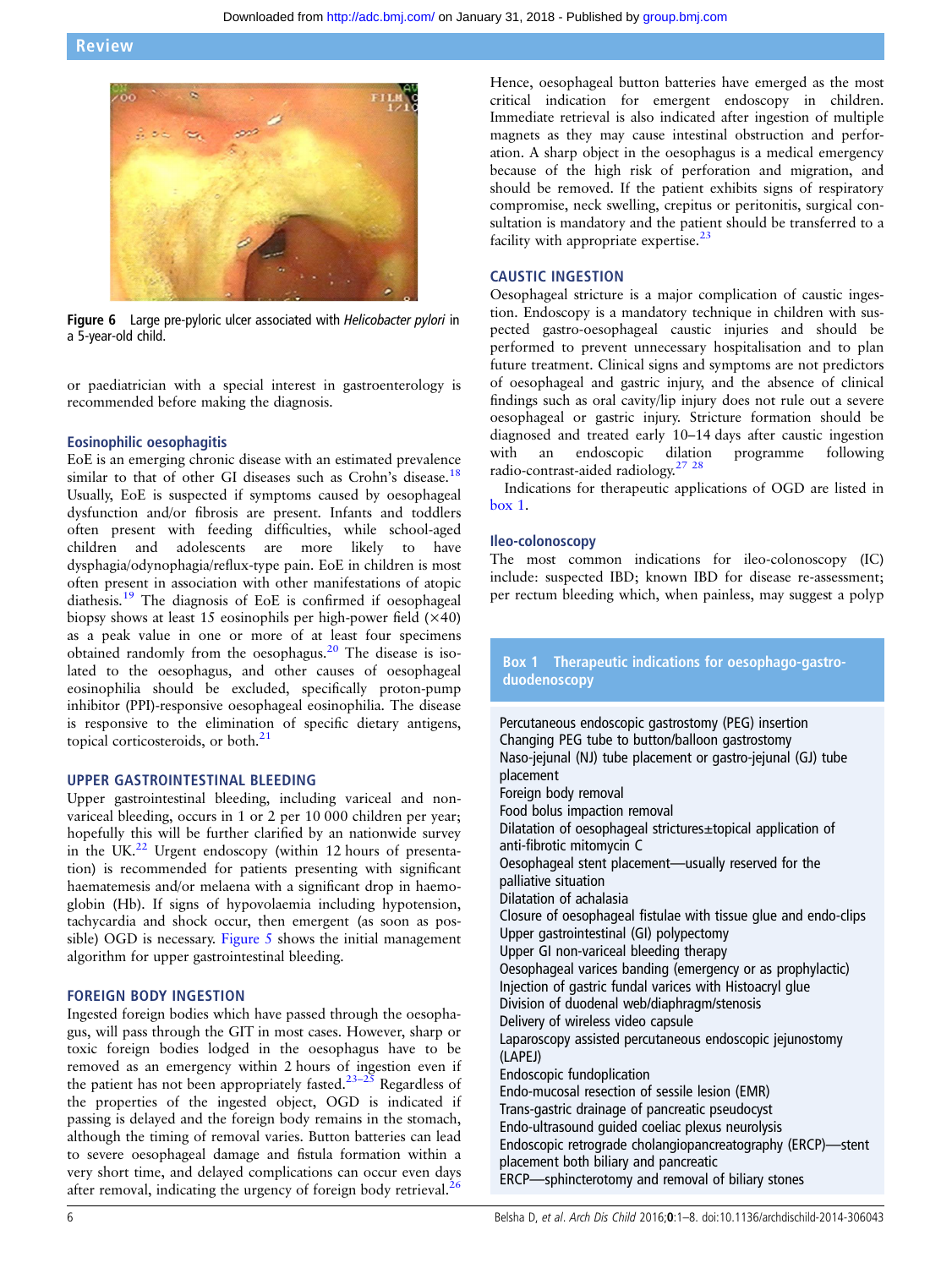or polyps (which are usually benign juvenile polyps; figure 4); assessment of known polyposis syndromes; suspected allergic colitis; significant unexplained diarrhoea; and abdominal pain especially in the presence of raised inflammatory markers and/or raised faecal calprotectin.<sup>29</sup> [Figures 2](#page-2-0)–[4](#page-4-0) show the recommended diagnostic algorithms for common symptoms that might need IC (lower gastrointestinal bleeding, chronic abdominal pain and chronic diarrhoea).

Absolute contraindications to colonoscopy in paediatric patients are suspected bowel perforation and acute peritonitis. Even in severe colitis, with care, IC may be performed without complication.

#### IBD and endoscopy

IBD symptoms may be extremely diverse. Bloody diarrhoea is the most common presenting symptom in ulcerative colitis (UC), whereas Crohn's disease may present with vague abdominal pain, diarrhoea, unexplained anaemia, fever, weight loss or growth retardation frequently reported as symptoms. The classic triad of abdominal pain, diarrhoea and weight loss occurs in only 25% of patients with Crohn's disease.<sup>30</sup> Extra-intestinal manifestations may present at diagnosis in 6–23% of children and include erythema nodosum, arthropathy, uveitis and mouth ulceration/oro-facial granulomatosis. Endoscopic assessment in children with these signs and symptoms is recommended, espe-cially if they have raised faecal calprotectin.<sup>[31](#page-7-0)</sup> The classification of IBD is complex and requires recognition of the typical features of Crohn's disease and UC, identification of atypical phenotypes that are still consistent with a diagnosis of IBD, and knowledge of those factors helps in differentiating Crohn's disease from UC.<sup>32</sup> Performing biopsies in all segments of the lower digestive tract (ileum, right colon, transverse colon, descending colon, sigmoid and rectum) helps differentiate Crohn's disease from UC (figures 7 and 8) and will help to determine the extent of the inflammatory process.<sup>33</sup> In addition, the diagnostic yield of an OGD with multiple biopsies for diagnosing Crohn's disease and differentiating it from UC in patients with an otherwise normal workup (IC and small bowel imaging) is  $7\%$ .<sup>[4](#page-7-0)</sup>

#### POLYPOSIS SYNDROMES

Children with familial adenomatous polyposis (FAP) or known mutations in the adenomatous polyposis coli (APC) gene should be screened regularly, starting at 10 or 12 years of age.<sup>[34](#page-7-0)</sup>





Figure 8 Severe ulcerative colitis with pseudopolyps in an 8-year-old child.

Patients with Peutz-Jegher's polyposis (PJP) may develop significant GI bleeding, intussusception and rectal prolapse. Regular surveillance starting at 10 or 12 years of age with potential polypectomies is indicated. WCE and double balloon enteroscopy (DBE) are significant advances allowing less frequent laparotomy/laparoscopy with small bowel resection in PJP.

Juvenile polyposis coli is suggested if more than five polyps are found and surveillance is needed subsequently due to increased malignant potential.

Genetic counselling and risk analysis via genetic referral of the family members of polyposis patients is required.<sup>35</sup>

Before the introduction of advanced endoscopic techniques like WCE and DBE, surgical resection of the intestinal tract was considered the only possible therapeutic option. Polypectomies via DBE allow therapeutic goals to be achieved in most paediatric patients without the need for more invasive surgical  $intervention<sup>36</sup>$  $intervention<sup>36</sup>$  $intervention<sup>36</sup>$ 

#### Therapeutic application of IC

The most common ileo-colonoscopic therapeutic application is snare polypectomy with cautery, most often of a single juvenile (figure 9) or inflammatory polyp in the sigmoid colon or rectum. [Box 2](#page-7-0) lists the most common therapeutic applications of IC.



Figure 9 Snare polypectomy for a pedunculated polyp in the sigmoid Figure 7 Terminal ileal Crohn's disease. Colon of a child presenting with painless per rectum bleeding.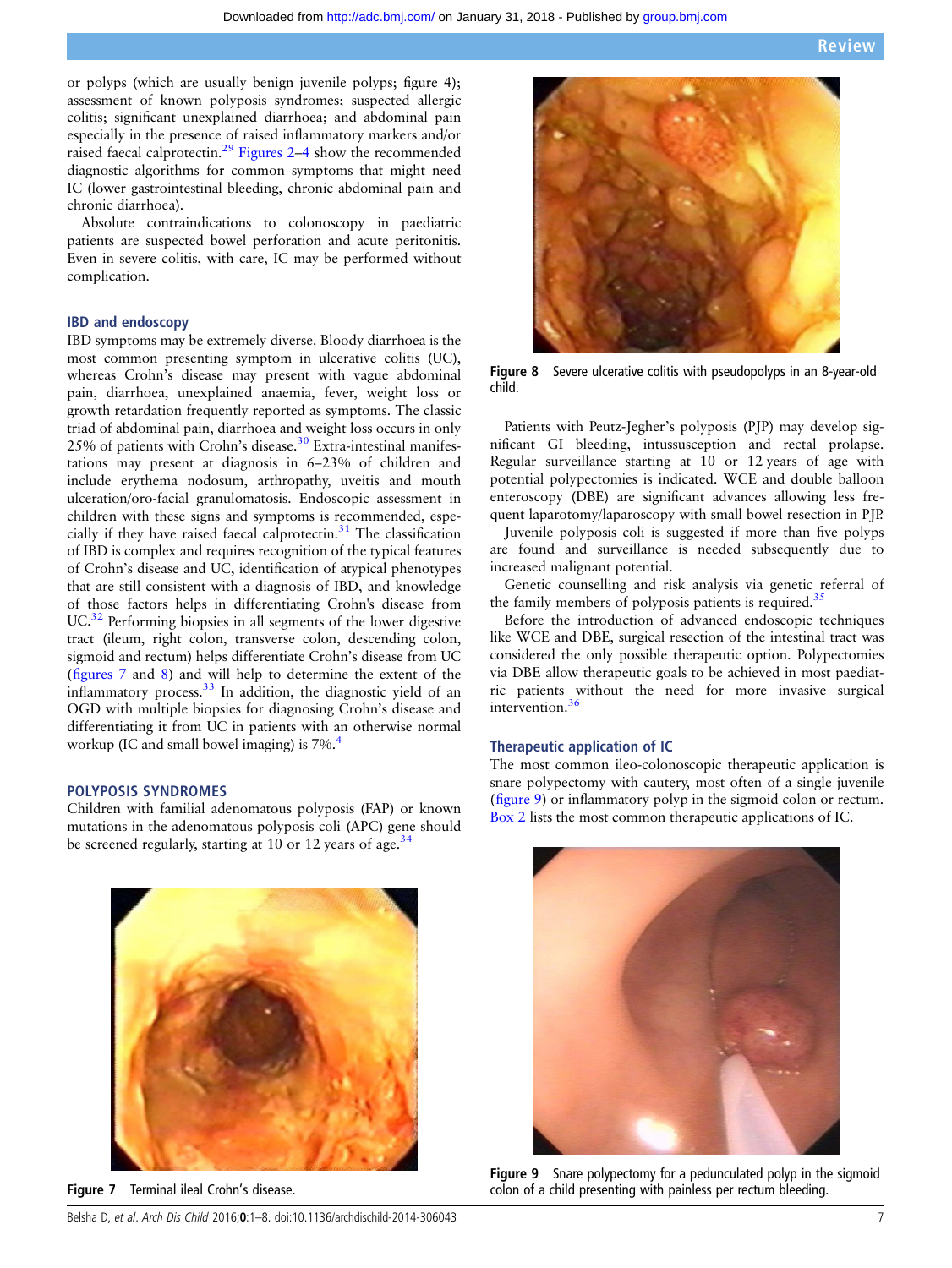# <span id="page-7-0"></span>Review

# Box 2 Indications for therapeutic colonoscopy in children

Polypectomy Dilatation of ileo-colonic stenosis Treatment of haemorrhagic lesions Foreign body removal Caecostomy Stenting of strictures Sigmoidostomy

# THE ROLE OF THE PAEDIATRIC SURGEON

Collaboration between the paediatric gastroenterologist and the paediatric surgeon is well established in many hospital settings and represents the ideal model of care. Depending on the skill mix within a tertiary centre, the paediatric gastroenterologist or the paediatric surgeon may perform procedures in children, for example, foreign body removal, percutaneous endoscopic gastrostomy placement, treatment of caustic ingestion or upper gastrointestinal bleeding, etc.

#### **CONCLUSION**

We have attempted to cover updated indications for paediatric gastrointestinal endoscopy, following the most recent national and international guidelines. The aim has been to provide a general guide for the paediatrician regarding the referral of patients to a paediatric gastroenterologist for consideration of endoscopic assessment or treatment.

Twitter Follow Dalia Belsha at [@Dalia Belsha](http://twitter.com/Dalia Belsha)

Contributors DB: wrote the manuscript; ARB, MT: revised and edited the manuscript.

Competing interests None declared.

Provenance and peer review Commissioned; externally peer reviewed.

### **REFERENCES**

- Friedt M, Welsch S. An update on pediatric endoscopy. [Eur J Med Res](http://dx.doi.org/10.1186/2047-783X-18-24) 2013;18:24.
- 2 Kugathasan S, Judd RH, Hoffmann RG, et al. Epidemiologic and clinical characteristics of children with newly diagnosed inflammatory bowel disease in Wisconsin: a statewide population-based study. [J Pediatr](http://dx.doi.org/10.1067/S0022-3476(03)00444-X) 2003;143:525-31.
- 3 Abdullah BA, Gupta SK, Croffie JM, et al. The role of esophagogastroduodenoscopy in the initial evaluation of childhood inflammatory bowel disease: a 7-year study. [J Pediatr Gastroenterol Nutr](http://dx.doi.org/10.1097/00005176-200211000-00009) 2002;35:636–40.
- 4 Castellaneta SP, Afzal NA, Greenberg M, et al. Diagnostic role of upper gastrointestinal endoscopy in pediatric inflammatory bowel disease. [J Pediatr](http://dx.doi.org/10.1097/00005176-200409000-00006) [Gastroenterol Nutr](http://dx.doi.org/10.1097/00005176-200409000-00006) 2004;39:257–61.
- 5 Stojanovic J, Kader A, Dryden P, et al. Are we doing too many or too few paediatric endoscopies? Paediatric Child Health 2007;17:416–17.
- 6 Lee WS, Zainuddin H, Boey CC, et al. Appropriateness, endoscopic findings and contributive yield of pediatric gastrointestinal endoscopy. [World J Gastroenterol](http://dx.doi.org/10.3748/wjg.v19.i47.9077) 2013;19:9077–83.
- 7 Whyte LA, Jenkins HR. The epidemiology of coeliac disease in South Wales: a 28-year perspective. [Arch Dis Child](http://dx.doi.org/10.1136/archdischild-2012-303113) 2013;98:405–7.
- 8 White LE, Merrick VM, Bannerman E, et al. The rising incidence of celiac disease in Scotland. [Pediatrics](http://dx.doi.org/10.1542/peds.2013-0932) 2013;132:e924–31.
- Fasano A, Berti I, Gerarduzzi T, et al. Prevalence of celiac disease in at-risk and not-at-risk groups in the United States: a large multicenter study. [Arch Intern Med](http://dx.doi.org/10.1001/archinte.163.3.286) 2003;163:286–92.
- 10 Lightdale JR, Acosta R, Shergill AK, et al., American Society for Gastrointestinal Endoscopy. Modifications in endoscopic practice for pediatric patients. [Gastrointest](http://dx.doi.org/10.1016/j.gie.2013.08.014) [Endosc](http://dx.doi.org/10.1016/j.gie.2013.08.014) 2014;79:699–710.
- 11 Davies I, Burman-Roy S, Murphy MS, Guideline Development Group. Gastro-oesophageal reflux disease in children: NICE guidance. **[BMJ](http://dx.doi.org/10.1136/bmj.g7703)** 2015;350: g7703.
- 12 Koletzko S, Jones NL, Goodman KJ, et al. Evidence-based guidelines from ESPGHAN and NASPGHAN for Helicobacter pylori infection in children. [J Pediatr Gastroenterol](http://dx.doi.org/10.1097/MPG.0b013e3182227e90) [Nutr](http://dx.doi.org/10.1097/MPG.0b013e3182227e90) 2011;53:230–43.
- 13 Bode G, Brenner H, Adler G, et al. Recurrent abdominal pain in children: evidence from a population-based study that social and familial factors play a major role but not Helicobacter pylori infection. [J Psychosom Res](http://dx.doi.org/10.1016/S0022-3999(02)00459-2) 2003;54:417-21.
- Tindberg Y, Nyrén O, Blennow M, et al. Helicobacter pylori infection and abdominal symptoms among Swedish school children. [J Pediatr Gastroenterol Nutr](http://dx.doi.org/10.1097/01.MPG.0000163734.84518.9E) 2005;41:33–8.
- 15 Murch S, Jenkins H, Auth M, et al., BSPGHAN. Joint BSPGHAN and Coeliac UK guidelines for the diagnosis and management of coeliac disease in children. [Arch](http://dx.doi.org/10.1136/archdischild-2013-303996) [Dis Child](http://dx.doi.org/10.1136/archdischild-2013-303996) 2013;98:806–11.
- 16 Lionetti E, Castellaneta S, Francavilla R, et al. Introduction of gluten, HLA status, and the risk of celiac disease in children. [N Engl J Med](http://dx.doi.org/10.1056/NEJMoa1400697) 2014;371:1295-303.
- 17 Tye-Din JA, Cameron DJ, Daveson AJ, et al. Appropriate clinical use of human leukocyte antigen typing for coeliac disease: an Australasian perspective. [Intern Med](http://dx.doi.org/10.1111/imj.12716) [J](http://dx.doi.org/10.1111/imj.12716) 2015;45:441–50.
- 18 Cianferoni A, Spergel J. Eosinophilic esophagitis: a comprehensive review. [Clin Rev](http://dx.doi.org/10.1007/s12016-015-8501-z) [Allergy Immunol](http://dx.doi.org/10.1007/s12016-015-8501-z) 2016;50:159–74.
- 19 Aceves SS, Newbury RO, Dohil MA, et al. A symptom scoring tool for identifying pediatric patients with eosinophilic esophagitis and correlating symptoms with inflammation. [Ann Allergy Asthma Immunol](http://dx.doi.org/10.1016/S1081-1206(10)60359-6) 2009;103:401–6.
- 20 Mukkada VA, Haas A, Maune NC, et al. Feeding dysfunction in children with eosinophilic gastrointestinal diseases. [Pediatrics](http://dx.doi.org/10.1542/peds.2009-2227) 2010;126:e672-7.
- 21 Liacouras CA, Furuta GT, Hirano I, et al. Eosinophilic esophagitis: updated consensus recommendations for children and adults. [J Allergy Clin Immunol](http://dx.doi.org/10.1016/j.jaci.2011.02.040) 2011;128:3–20.e6; quiz 21–2.
- 22 Grimaldi-Bensouda L, Abenhaim L, Michaud L, et al. Clinical features and risk factors for upper gastrointestinal bleeding in children: a case-crossover study. [Eur J](http://dx.doi.org/10.1007/s00228-010-0832-3) [Clin Pharmacol](http://dx.doi.org/10.1007/s00228-010-0832-3) 2010;66:831–7.
- 23 Kramer RE, Lerner DG, Lin T, et al., North American Society for Pediatric Gastroenterology, Hepatology, and Nutrition Endoscopy Committee. Management of ingested foreign bodies in children: a clinical report of the NASPGHAN Endoscopy Committee. [J Pediatr Gastroenterol Nutr](http://dx.doi.org/10.1097/MPG.0000000000000729) 2015;60:562–74.
- 24 Soccorso G, Grossman O, Martinelli M, et al. 20 mm lithium button battery causing an oesophageal perforation in a toddler: lessons in diagnosis and treatment. [Arch](http://dx.doi.org/10.1136/archdischild-2012-301631) [Dis Child](http://dx.doi.org/10.1136/archdischild-2012-301631) 2012;97:746–7.
- 25 Thomson M, Sharma S. The hazards of button battery ingestion. [Arch Dis Child](http://dx.doi.org/10.1136/archdischild-2015-308313) 2015;100:1010–11.
- 26 Behrens R. Ingestion of foreign bodies in the gastrointestinal tract of children and adolescents. [HNO](http://dx.doi.org/10.1007/s00106-012-2488-z) 2012;60:781–7.
- 27 Boskovic A, Stankovic I. Predictability of gastroesophageal caustic injury from clinical findings: is endoscopy mandatory in children? [Eur J Gastroenterol Hepatol](http://dx.doi.org/10.1097/MEG.0000000000000060) 2014;26:499–503.
- 28 Uygun I. Caustic oesophagitis in children: prevalence, the corrosive agents involved, and management from primary care through to surgery. [Curr Opin Otolaryngol](http://dx.doi.org/10.1097/MOO.0000000000000198) [Head Neck Surg](http://dx.doi.org/10.1097/MOO.0000000000000198) 2015;23:423–32.
- 29 Park JH. Role of colonoscopy in the diagnosis and treatment of pediatric lower gastrointestinal disorders. [Korean J Pediatr](http://dx.doi.org/10.3345/kjp.2010.53.9.824) 2010;53:824–9.
- 30 Gupta N, Bostrom AG, Kirschner BS, et al. Presentation and disease course in early-compared to later-onset pediatric Crohn's disease. [Am J Gastroenterol](http://dx.doi.org/10.1111/j.1572-0241.2008.02000.x) 2008;103:2092–8.
- 31 Jose FA, Garnett EA, Vittinghoff E, et al. Development of extraintestinal manifestations in pediatric patients with infl[amm](http://dx.doi.org/10.1002/ibd.20604)atory bowel disease. Inflamm [Bowel Dis](http://dx.doi.org/10.1002/ibd.20604) 2009;15:63–8.
- 32 Levine A, Koletzko S, Turner D, et al. ESPGHAN revised Porto criteria for the diagnosis of inflammatory bowel disease in children and adolescents. [J Pediatr](http://dx.doi.org/10.1097/MPG.0000000000000239) [Gastroenterol Nutr](http://dx.doi.org/10.1097/MPG.0000000000000239) 2014;58:795–806.
- 33 Turner D, Levine A, Escher JC, et al, European Crohn's and Colitis Organization; European Society for Paediatric Gastroenterology, Hepatology, and Nutrition. Management of pediatric ulcerative colitis: joint ECCO and ESPGHAN evidence-based consensus guidelines. J Pediatr Gastroenterol Nutr 2012;55:340–61.
- 34 Hyer W, Fell JME. Screening for familial adenomatous polyposis. [Arch Dis Child](http://dx.doi.org/10.1136/adc.84.5.377) 2001;84:377–80.
- 35 Syngal S, Brand RE, Church JM, et al., American College of Gastroenterology. ACG clinical guideline: Genetic testing and management of hereditary gastrointestinal cancer syndromes. [Am J Gastroenterol](http://dx.doi.org/10.1038/ajg.2014.435) 2015;110:223-62.
- 36 Urs AN, Martinelli M, Rao P, et al. Diagnostic and therapeutic utility of double-balloon enteroscopy in children. [J Pediatr Gastroenterol Nutr](http://dx.doi.org/10.1097/MPG.0000000000000192) 2014;58:204–12.